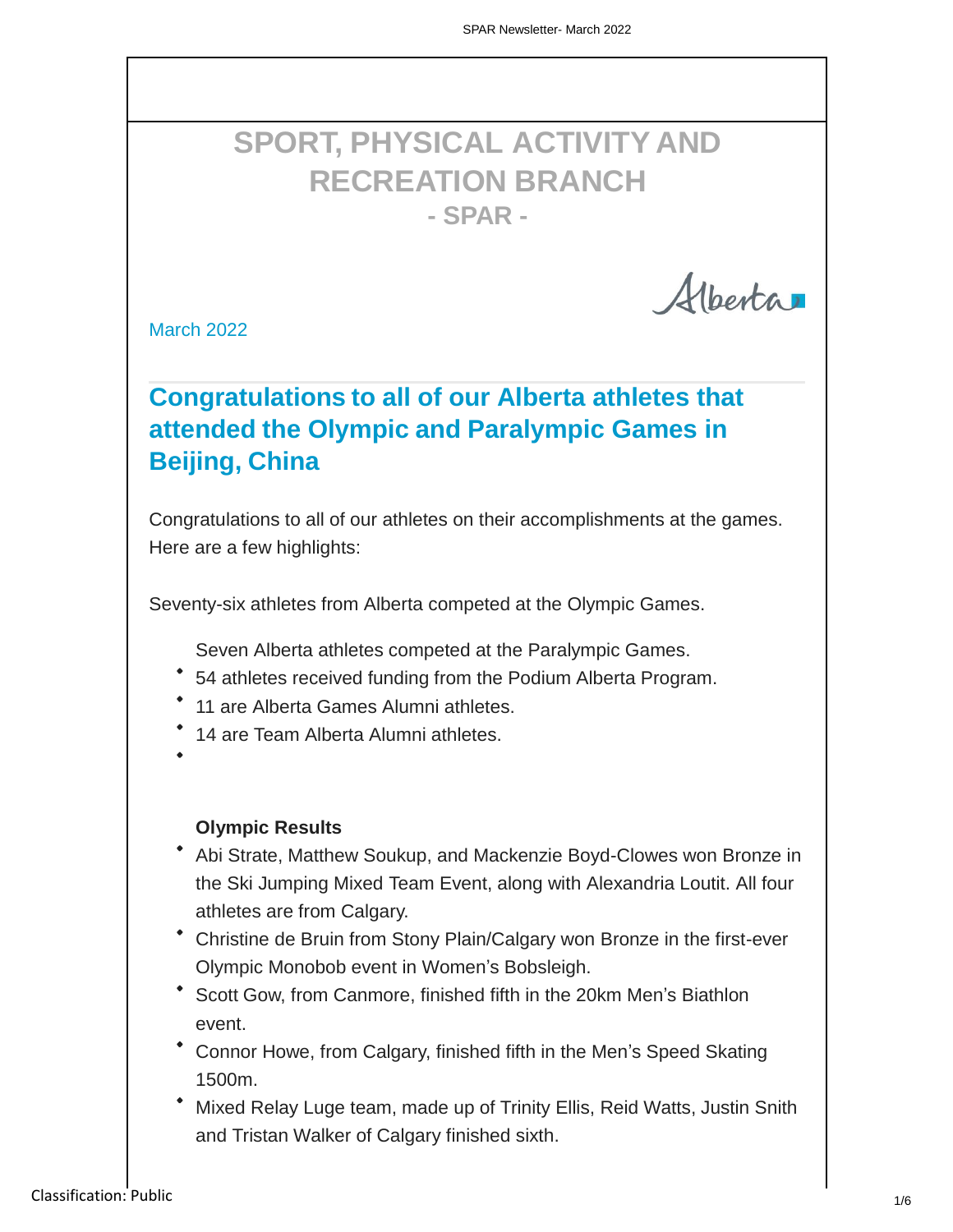- Justin Snith and Tristan Walker of Calgary finished seventh in the Luge Men's Doubles.
- Ted Jan Bloeman of Calgary finished eighth in the 10000m Men's Speed Skating event, and  $10^{th}$  in the 5000m.
- $\cdot$  16 year old Brook D'Hondt of Calgary finished 10<sup>th</sup> in the Women's Snowboard Halfpipe.
- Justin Kripps of Calgary and Ryan Sommer of Calgary won Bronze on the Four-Man Bobsleigh Marc Kennedy of Calgary and Geoff Walker of Edmonton won Bronze in Mens Curling.
- 

#### **Paralympic Results**

Brian McKeever won three Gold medals in the Para Nordic Cross Country events with his guide Russel Kennedy – Long Distance Visually Impaired, Sprint Visually Impaired, Middle Distance Visually Impaired. Brian has won 16 Gold medals at the Paralympics.

- Alana Ramsey of Calgary won two Bronze medals in Para Alpine and had a seventh place finish in Downhill-standing.
- Marc Arnedez of Canmore won four medals Gold in Para Nordic Biathlon, Middle distance standing; Silver in 12.5km Individual Standing, Bronze in Para Nordic Biathlon Sprint; and Bronze in 4x2.5 Mixed Relay. Marc also finished fourth in the Long Distance Standing event, and seventh in the Middle Distance Standing event.

Derek Zaplotinsky from Smokey Lake finished seventh in the Para Nordic Biathlon Middle distance Sitting, and  $10<sup>th</sup>$  in the 12.5km Individual sitting. Adam Kingsmill and Zach Lavin of Calgary, and Branden Sison of Edmonton, won Silver medals in Para Ice Hockey.

#### **COVID-19 Public Health Updates**

The removal of public health measures is occurring in three steps. Alberta entered Step 2 on March 1, 2022.

Please go to the [Alberta Health COVID-19 website](https://www.alberta.ca/covid-19-public-health-actions.aspx) for the most recent updates and public health direction.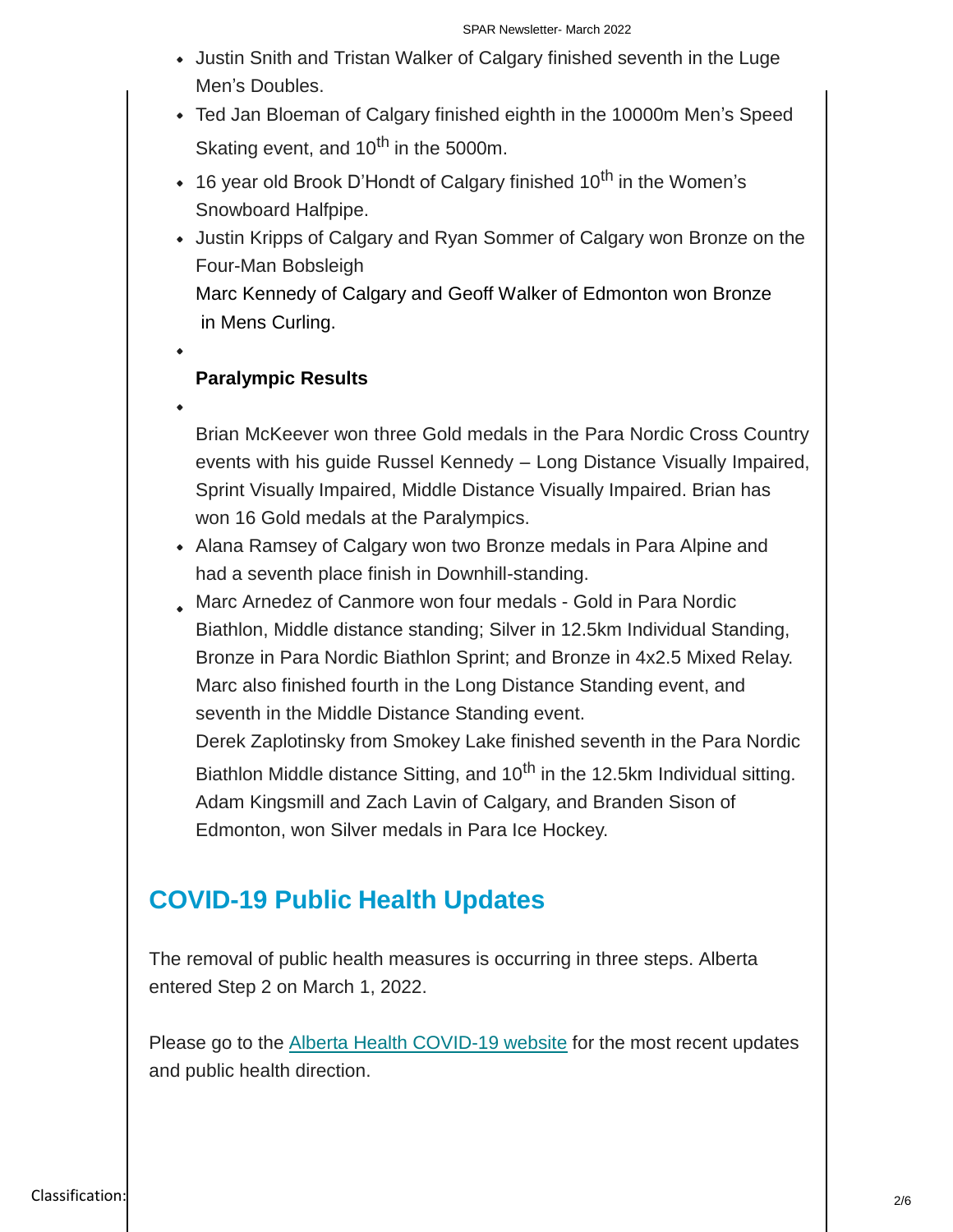## **National Coaching Certification Program (NCCP) Updates**

The [NCCP Multi-Sport Calendar](https://albertasport.ca/coaching/nccp-multi-sport-module-calendar/) is updated to the end of May. Coaches are encouraged to register for courses early as they fill up quickly.

The Coaching Association of Canada has launched an updated awareness campaign on the [Responsible Coaching Movement \(RCM\).](https://coach.ca/coaching-association-canada-launches-next-phase-responsible-coaching-safe-smart-and-secure-campaign) New resources are

now available to help sport organizations communicate and implement safe sport policies to their members.

Watch for a new Understanding the Rule of Two eLearning module, released in April 2022.

### **Sport Events Congress (SEC) 2022 - new dates**

The Sports Events Congress 2022 is confirmed for November 2-4 in Edmonton. Your original registration for SEC22 is still valid and your spot at the event is secure. If you plan to attend SEC22 on Nov 2-4, there is nothing more for you to do other than to book your travel to Edmonton and keep an eye on your inbox for speaker announcements and other event info.

If the new dates in November no longer suit your schedule, please contact our SEC22 Registration Manager, Heather Harcott, to explore your options.

Please visit the **SEC** website for more details and a revised event schedule.

#### **COVID-19 Labour Implications for the Alberta Recreation and Parks Industry**

SWM Consulting Services completed an industry study funded through the Workforce Partnerships Program, a partnership between the Province of Alberta and the Government of Canada.

The purpose of this project was to provide Alberta Recreation and Park Association (ARPA) and its membership with a snapshot of the staffing situation for recreation and parks organizations in response to the restrictions experienced during the COVID-19 pandemic.

Classification: Public 3/6 The lessons observed from the experiences of member organizations in this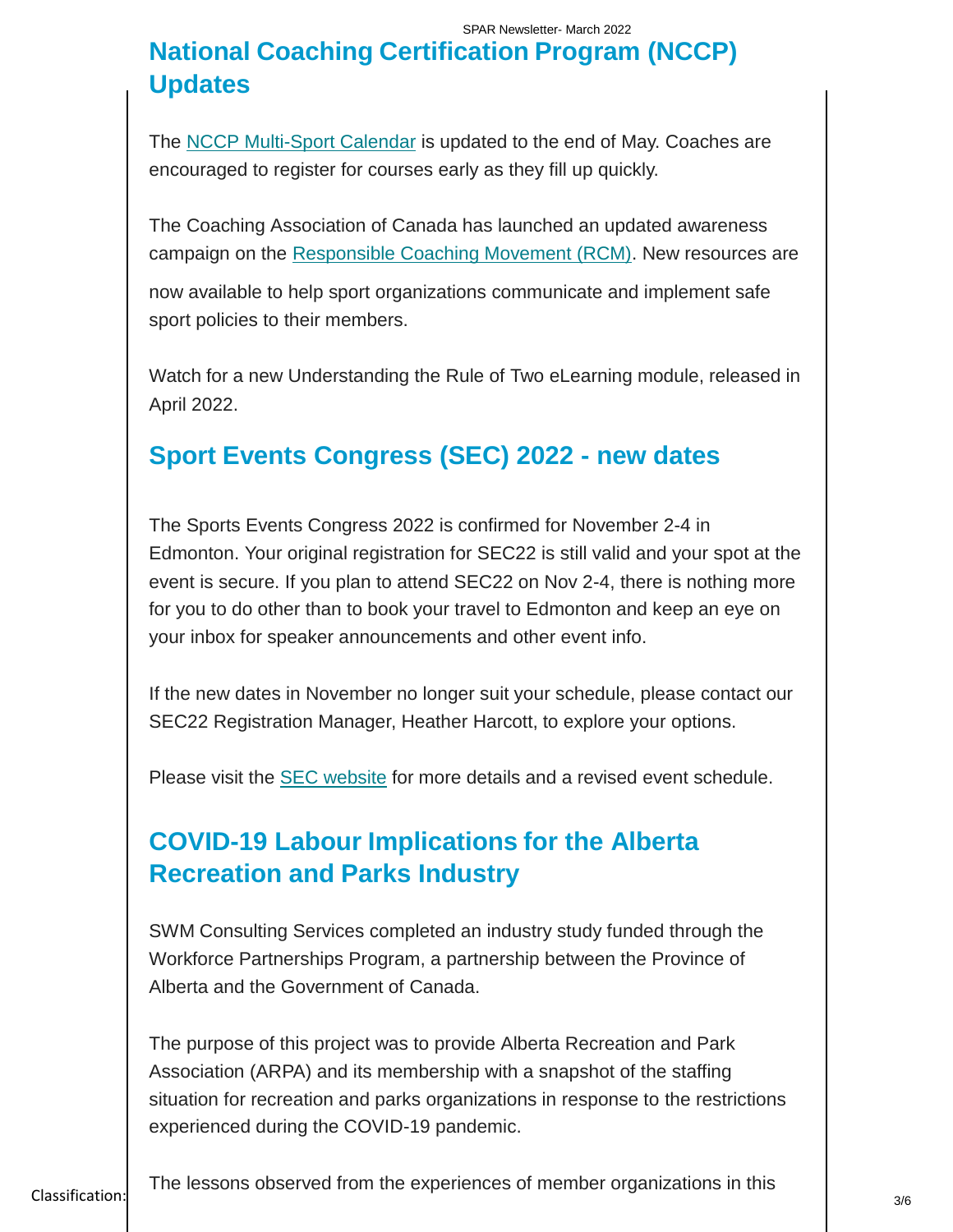SPAR Newsletter- March 2022 sector can identify strategies and techniques used to support labour market flexibility, a resilient Alberta recreation and parks labour force, and informs future management of human resource decisions during crises.

Please visit the ARPA [website](https://arpaonline.ca/program/Recreation-and-Parks-Labour-Market/covid-19-labour-market-impacts/) to view the complete report.

## **Ever Active Schools SHAPING THE FUTURE 2022 Conference - April 21 – 23, 2022**

Shaping the Future is an annual conference that brings together educators, health and wellness professionals, and researchers to explore aspects of Comprehensive School health through a variety of interactive learning formats.

Registration is now open. Both in person and virtual options are available.

Go to the conference website for [more information and registration options.](https://everactive.org/events/stf/)

# **43rd Annual Alberta ARFP Conference and Trade Show - April 24-26, 2022**

The Alberta Association of Recreation Facility Personnel (AARFP) is hosting their annual conference and tradeshow, Taking Charge of Change.

It is more important than ever to find new and innovative ways to reach our goals and contribute to active and healthy communities. This year's conference will take place in Red Deer. The program gives you the opportunity to connect with others who face similar challenges and gain knowledge that will benefit your communities.

With over 30 educations sessions, numerous trade show exhibitors, and keynotes from DeeAnne Riendeau and Doreen von Gradulewski, recreation professionals will take away information that will help them take charge of the new world and continue the high standard of quality recreation provision that is Alberta's reputation.

Visit [the 2022 Conference and Trade](https://pheedloop.com/AARFP/site/home/) Show website for more information.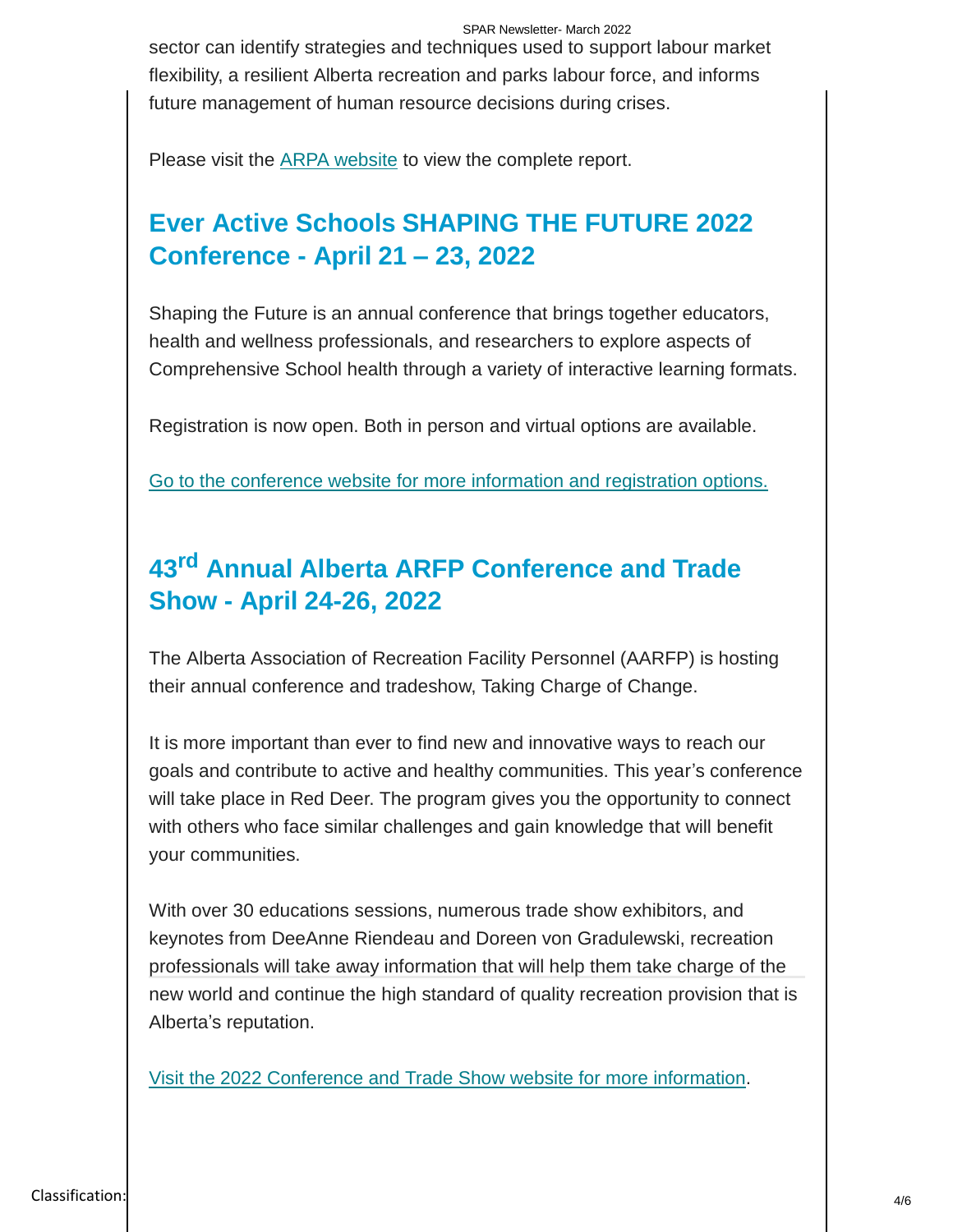SPAR Newsletter- March 2022





#### **Concussion Awareness**

The [#HeadstrongCanada](https://twitter.com/hashtag/headstrongcanada) campaign is based on the Government of Canada's Concussion Framework and the [Concussion Awareness](https://sirc.ca/concussion) toolkit, is designed to give every sport organization the resources they need to show they are concussion smart and to learn the key points in concussion awareness.

*Sport Physical Activity and Recreation, All rights reserved.*

**Our mailing address is:** Sport, Physical Activity and Recreation Branch Suite 500, 10055 106 Street Edmonton, Alberta T5J 1G3 Canada

Sport, Physical Activity and Recreation · Suite 500, 10055 106 Street · Edmonton, Alberta T5J 1G3 · Canada